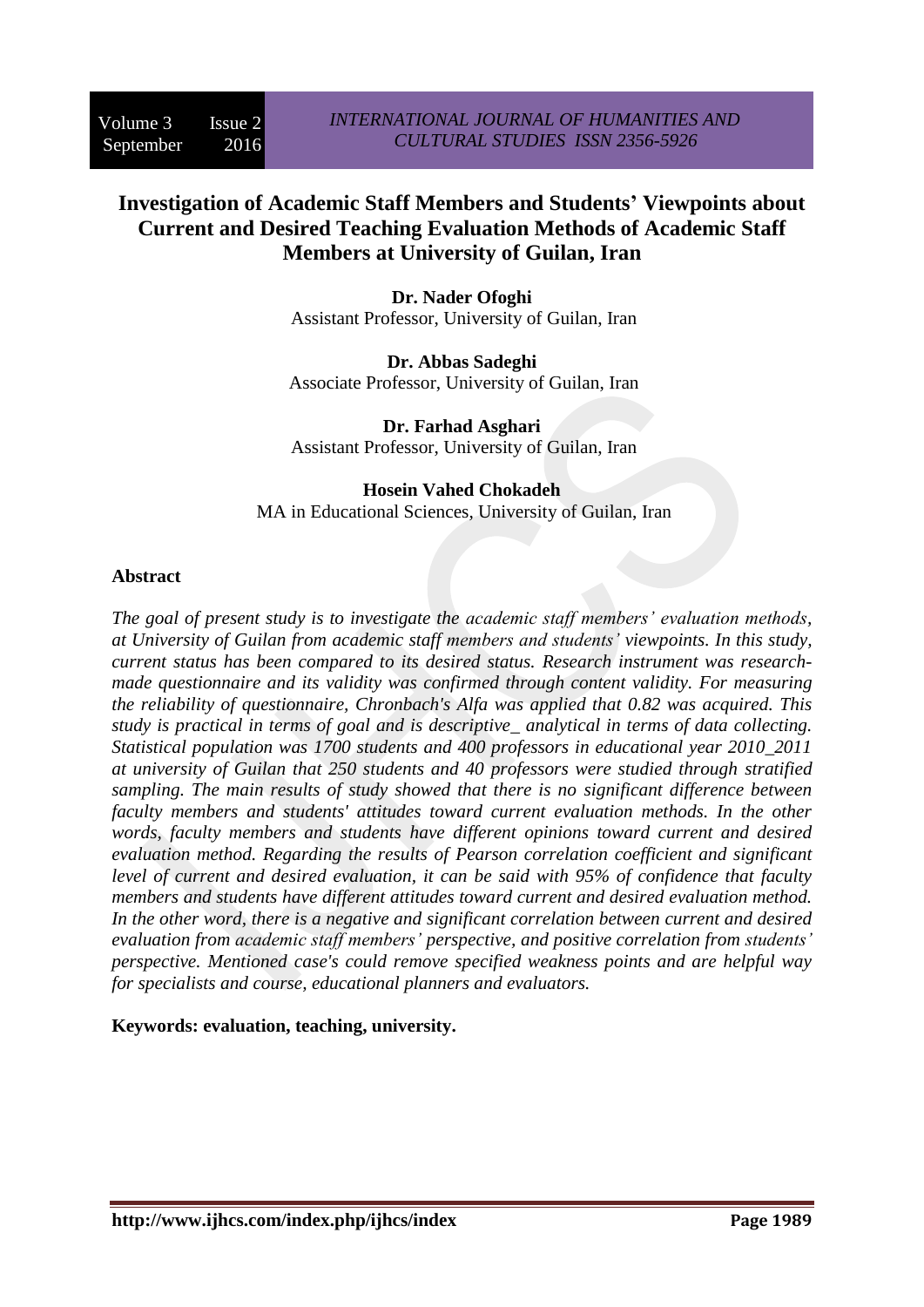### **Introduction**

Teaching has been the main mission of a university and important task of academic staff members and improving its quality results in improving the teaching quality in the university. The issue of improving teaching quality in universities and world educational centers in the past few decades has been considered such that more than 70 specialized agencies of this area have been establish in 48 countries of world in 2005 (Hashemi, 2011).

In this case, one of the most important methods of improving the educational quality is teaching quality assessment that it's the main technique is continuous educational evaluation by students; this method has been the most common method and has been applied in universities and higher education center from 1920. In the other words, one of the processes which are conducted for improving the quality is teacher's evaluation. Then, doing academic research about academic staff members' evaluation is one of the main concerns of higher education expert's (Naser, et.al 2011). Because the faculty member has a very close relationship with students, importance of student's attitude towards professor's performance and his teaching quality and getting it's involve in decision-making process could provide the continuance of academic survival of university and this itself has been regarded by higher education expert's.(Marsh 1986, quitting from Naser.et.al 2011). Despite the extent of implementation of students teaching evaluation, there are also challenges about this, for example, It seems that students giving score to teaching, more than measuring the effectiveness' of teaching, indicator of students satisfaction, their attitude towards teacher, educational period, student's personality and mental-social needs (Ghazi Tabatabaei and Yousefi Afrashteh, 2012).

Yet, various forms have been designed for evaluating in the country. The common feature of these forms is scoping the options in such a way that in professor's evaluation forms by students, discipline scopes, evaluation method and academic staffs' methodology are common in all people. However, teacher's qualifications should emphasize on ability, experiences, attitude, knowledge and skill which result from formal training of people and are extendable during the professional life. But for doing so, it's necessary to recognize criteria exactly which could provide acceptable measures in the process of teaching and meeting the society needs (Javadi and Arab Baferani, 2014).

Teacher's evaluation is a kind of teaching evaluation that is In this case it's important to develop clear methods and proper instruments. Also it's necessary to design and psychometric the evaluation criteria in accordance with the culture.(Kashani.et.al 2013).For doing evaluation, first it's necessary to identify successful teaching criteria and then to determine that what index exist for the amount of teacher's success in achieving to these criteria. In this regard, the most important necessary information for evaluating the teacher's teaching is to present a definition of good teaching and characteristics of effective teaching. Importance of faculty member's evaluation has long been known for managers, so that through the years it is used in administrative system and this itself could be a reason for its importance. Since the evaluation plays the role of a mirror for higher education system, decision makers and related authorities could achieve an image of how it works and faculty member's activity and by using it make necessary decision to improve teacher's development and their effective activities. In this regard, conditions should be provided in university which all individuals identify their abilities and by taking responsibility, apply all their power to achieve higher education goals. Also a suitable context should be created to decrease negative attitudes and reactions toward evaluations and academic staff members, staff identify strength and weak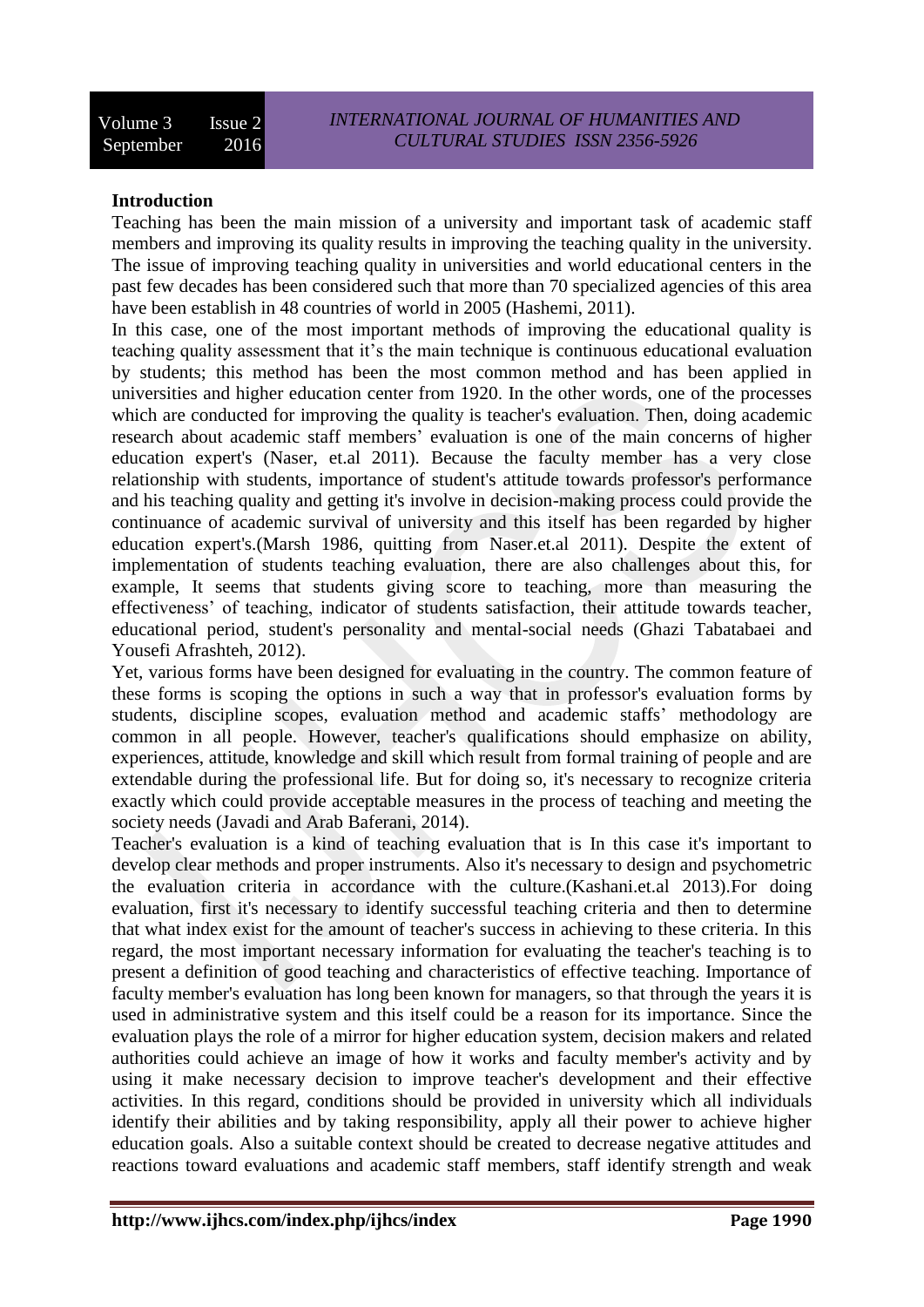points of their performance and university curriculums with a positive view and attempt to correct and strengthen them. In this case, evaluation is an important tool for constructive changes in higher education Institutes on the other hand, lack of attention, negligence, or making mistakes and disorder in evaluation could result in destruction and poor working methods, destruction of human, material and financial resources, reduction of student's learning experiences under normal standard level and reduction of positive attitude in faculty members and students. Series of educational activities are the center of higher education systems and teaching is the center of educational activities. These days in the process of importance and attention to educational process, Teaching evaluation, quality and its effectiveness has got special place. Polices related to this important principle of higher education could be improved by teaching evaluation (Ghazi Tabatabaei and Yousefi Afrashte, 2012). So with regard to importance of this issue, achieved results from evaluation could reinforce the strength point and improve the weakness points and also to be a base for many decisions and educational programs and provide the necessities of promoting the academic level of university.

In a research by Kashani.et.al (2013) as designing and psychometric the teacher's teaching evaluation scale, teacher's teaching evaluation scale has been designed as having 33 phrases and the results show that teacher's teaching evaluation scale has proper validity and reliability and can be applied as one of the teaching evaluation tools.. Javadi and Arab Baferani (2014) in their research as pathology of teacher's teaching quality evaluation methods through student's with local approach showed that teaching quality evaluation through student's suffers from weaknesses and serious damages which should be reviewed. With regard to this point that evaluation has passed ups and downs and has had many pro's and cons in various levels of management, then to evaluate the effectiveness' of the method it's necessary to do exact review of faculty members and students in order to determine their perspective in this case and take effective step for improving the quality of evaluation. Therefore, the problem of this research is that whether the current evaluation is agreed by faculty members and students and how can present a suitable and desired method by using their perspectives which all are agreed.

Generally, in this research, current and desired evaluation methods of academic staff members at the University of Guilan have been examined from faculty members and student's perspective. In this case, research questions have been proposed as following:

1) How is the current teaching evaluation method, from academic staff members and students' viewpoints?

2) How is the desired teaching evaluation method, from academic staff members and students' viewpoints?

3) How is the current and desired teaching evaluation method, from academic staff members' viewpoints?

4) How is the current and desired teaching evaluation method from students' viewpoints?

## **Methodology**

Regarding the proposed objective and questions, the method of this research is descriptive – analytical and is practical research in terms of goal. Statistical population of this research is all faculty members and student's who have studied and taught in academic year 2013\_2014 and their total number has been 15400 students, that among them 400 were academic staff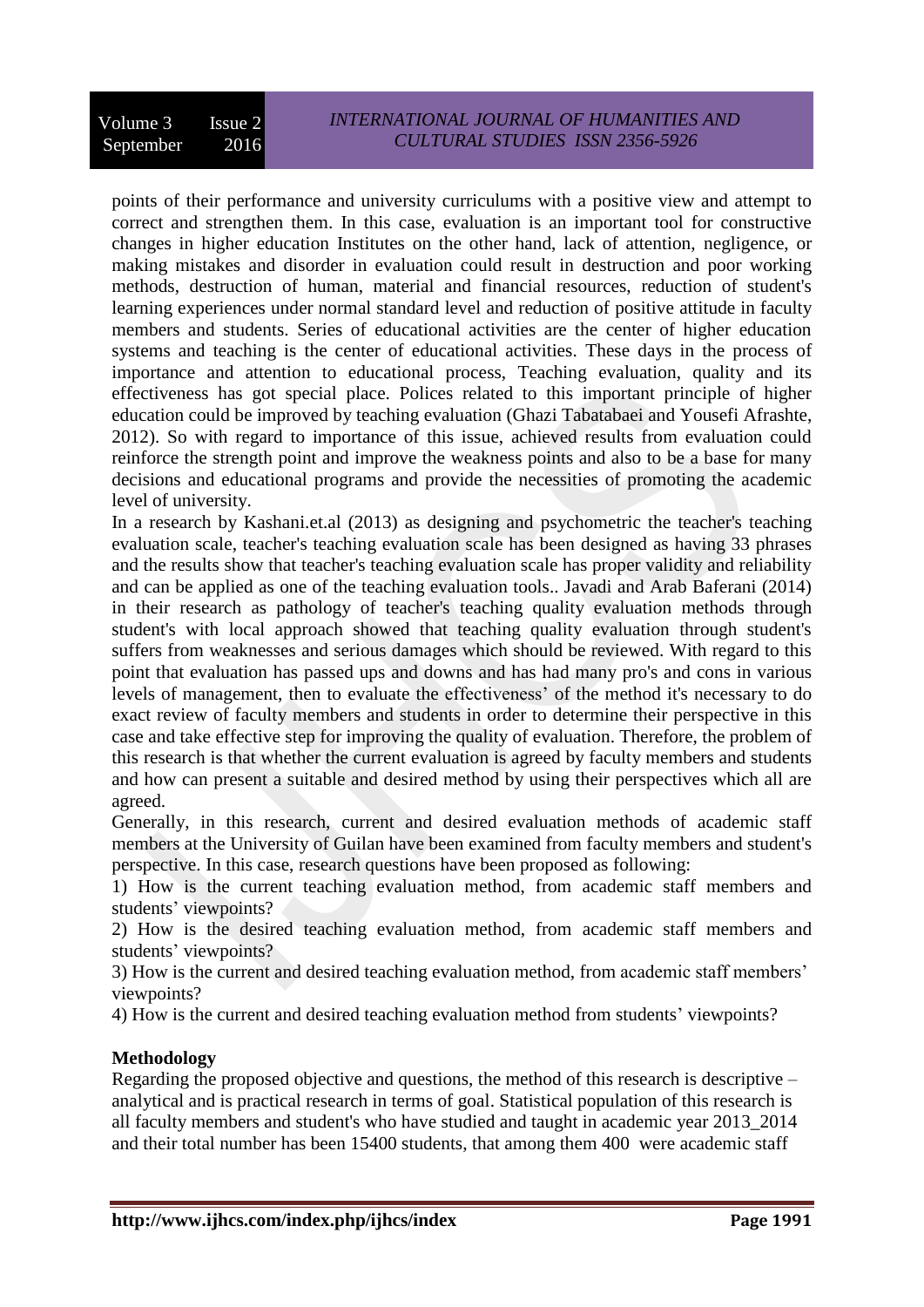members and 1500 were students and 250 students and 40 academic staff members were selected and studied by using stratified random sampling method.

Researcher-made questionnaire was used to collect information that 46 questions of replying package has five factors and is set in Likert five-point scale of very low to very high. A few academic staff members confirmed the content validity of measuring instrument. Reliability of research questionnaire was achieved equal to 0.82 by Chronbach's Alfa Coefficient. After collecting and achieved data from questionnaire, it was analyzed by software SPSS. Based on research questions in descriptive statistics level, statistics such as mean, standard deviation and criterion error and in inferential statistics level, t parametric test and Pearson Correlation coefficient were used.

### **Findings**

**Resaerch Questuin 1:** How is the current teaching evaluation method, from academic staff members and students' viewpoints?

Research first question has examined the academic staff member's current evaluation method from their and students' viewpoints. Achieved results, indicate that state of all items in academic staff members' current teaching evaluation methods is a little significant from statistical aspect.

| $\mathbf{r}$ | . . | <b>B</b> <i>E</i> | <b>Standard</b> | <b>Standard error of</b> |
|--------------|-----|-------------------|-----------------|--------------------------|
|              |     | method            |                 |                          |

Table 1. Comparison the mean of respondents' statements to current teaching evaluation

| <b>Position</b>    | <b>Number</b> | <b>Mean</b> | <b>Standard</b><br>deviation | <b>Standard error of</b><br>the mean |
|--------------------|---------------|-------------|------------------------------|--------------------------------------|
| Faculty<br>members | 40            | 2.7109      | 0.4884                       | 8.029 E 02                           |
| students           | 230           | 2.8667      | 0.5178                       | 3.414 E 02                           |

Regarding to the above table, it is observed that 40 academic staff members with mean 2.7109, standard deviation 0.4884 and standard error 8.29 compared to current teaching evaluation, expressed their opinions, while in this table 230 students with mean 2.8667 which is higher than mean of faculty members and also with standard deviation higher than 0.5178 and standard error 3.414 compared to current teaching method, expressed their opinions.

| Table 2. t test results                                                                  |       |         |          |           |  |
|------------------------------------------------------------------------------------------|-------|---------|----------|-----------|--|
| T test for equality of means                                                             |       |         |          |           |  |
| <b>Significant level</b><br><b>Calculated</b><br><b>Differences between</b><br>Degree of |       |         |          |           |  |
| means                                                                                    |       | freedom |          |           |  |
|                                                                                          |       |         |          | In the    |  |
| $-0.1558$                                                                                | 0.088 | 265     | $-1.712$ | case of   |  |
|                                                                                          |       |         |          | equal     |  |
|                                                                                          |       |         |          | variances |  |

With regard to the above table achieved finding, it can be said with 0.95 of confidence that there isn't any significant difference between faculty members and student's perspective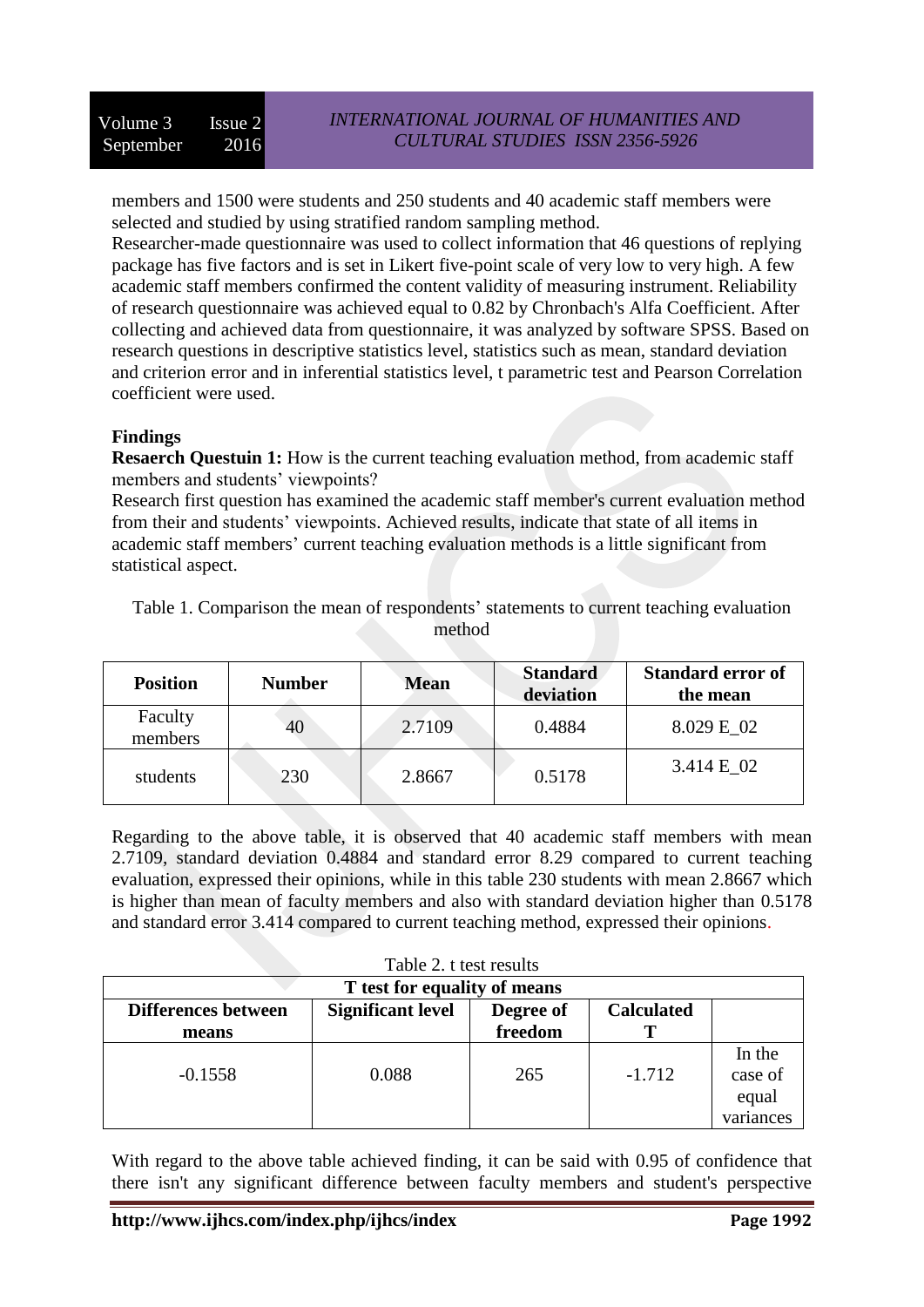towards current teaching evaluation in the case of equal variances (with regard to Leven's test).

**Research Question 2:** How is the desired teaching evaluation method, from academic staff members and students' viewpoints?

Research second question has examined the faculty member's desired teaching evaluation method from their and students' perspective. Achieved results are shown in table 3 and 4.

| <b>Position</b>    | <b>Number</b> | <b>Mean</b> | <b>Standard</b><br>deviation | <b>Standard error</b><br>Of the mean |
|--------------------|---------------|-------------|------------------------------|--------------------------------------|
| Faculty<br>members | 37            | 4.2949      | 0.3924                       | 6.451 E 02                           |
| students           | 230           | 4.1344      | 0.4202                       | 2771F2                               |

Table 3. comparison the mean of respondents' statements about

With regard to the above table, it's observed that in replying to second main question, total number of managers 37, with mean 4.2949, standard deviation 0.3924 and standard error 6.451 compared to desired teaching evaluation method have had opinions, while the number of students 230 persons, with the mean of less than academic staff members' Mean, that is 4.1344, Standard deviation 0.4202 and standard error 2.77 which is less than faculty members compared to desired teaching evaluation method, have expressed their opinions.

| Table 4. t-test results             |                                                            |         |       |           |  |  |
|-------------------------------------|------------------------------------------------------------|---------|-------|-----------|--|--|
| <b>t_test for Equality of Means</b> |                                                            |         |       |           |  |  |
| <b>Differences between</b>          | <b>Significant level</b><br><b>Calculated</b><br>Degree of |         |       |           |  |  |
| <b>Mean</b>                         |                                                            | Freedom |       |           |  |  |
|                                     |                                                            |         |       | In the    |  |  |
| 0.1605                              | 0.030                                                      | 265     | 2.176 | case of   |  |  |
|                                     |                                                            |         |       | equal     |  |  |
|                                     |                                                            |         |       | variances |  |  |

Regarding above table, it ca be said with 95% of confidence that there is a significant difference between faculty members and student's perspective towards desired teaching evaluation method in the case of equal variances (with regard to the Leven's test).

### **Research Question 3:**

How is the current and desired teaching evaluation method, from academic staff members' viewpoints?

### **Research Question 4:**

How is the current and desired teaching evaluation method from students' viewpoints?

Third and fourth research question has examined the relationship of academic staff members' and student's perspective towards their current and desired teaching evaluation method. Achieved results are shown in table number 5 and 6.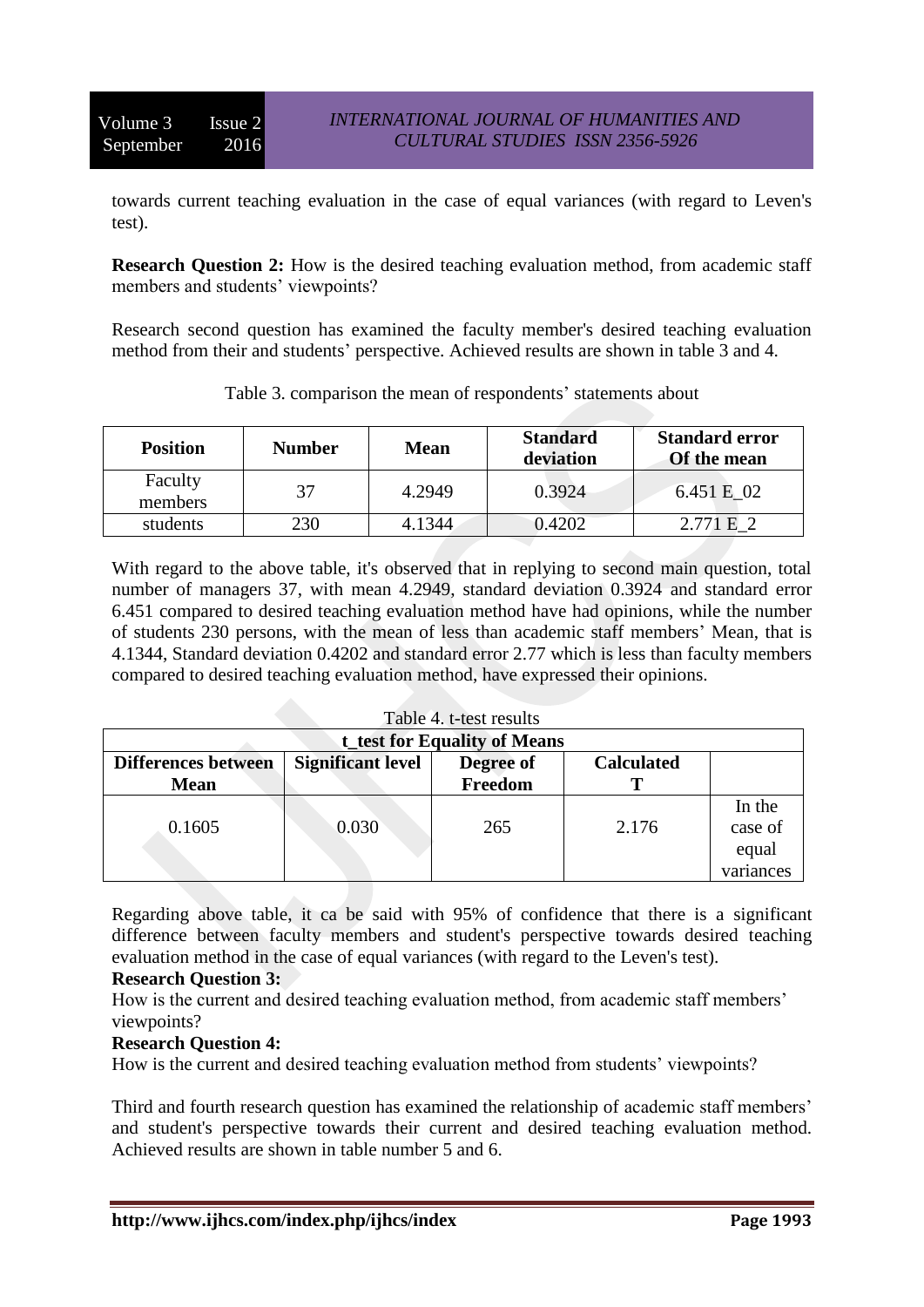### *INTERNATIONAL JOURNAL OF HUMANITIES AND CULTURAL STUDIES ISSN 2356-5926*

| Table 5: Relationship of academic staff members' perspective about current and desired |  |
|----------------------------------------------------------------------------------------|--|
| teaching evaluation methods.                                                           |  |

|                                |                          | <b>Current</b> | <b>Desired</b> |
|--------------------------------|--------------------------|----------------|----------------|
|                                |                          | evaluation     | evaluation     |
|                                | Correlation coefficient  | 1.000          | $-0.198$       |
| Current teaching<br>evaluation | significant level number |                | 0.240          |
|                                |                          | 37             | 37             |
| Desired teaching<br>Evaluation | Correlation coefficient  | 1.000          | $-0.198$       |
|                                | Significant level        |                | 0.240          |
|                                | number                   |                | 37             |

With regard to above table that Pearson correlation coefficient and significant level of current and desired evaluation has been calculate, it can be said with .95 of confidence that faculty members have various opinions about current and desired evaluation method. In the other words, there is no significant correlation between current and desired teaching evaluation. **Table 6: Relationship of academic staff mmbers' evaluation methods.**

|                  |                         | <b>Current</b><br>evaluation | <b>Desired</b><br>evaluation |
|------------------|-------------------------|------------------------------|------------------------------|
| Current teaching | Correlation coefficient | 1.000                        | 0.090                        |
| evaluation       | Significant level       |                              | 0.176                        |
|                  | number                  | 230                          | 230                          |
| Desired teaching | Correlation coefficient | 0.090                        | 1.000                        |
| evaluation       | significant level       | 0.176                        |                              |
|                  | number                  | 230                          | 23                           |

Regarding to the above table, it can be said with .95 of confidence that they have various opinions about current and desired evaluation method. In the other words, there is no correlation between current and desired teaching evaluation.

### **Conclusions and Discussion**

It is safe to say that the most important and sensitive part of each research is related to result and research findings in order to determine that to what extent reassuring answers are achieved for proposed questions in research and based on achieved results what conclusion could drawn and finally what suggestion could be offered.

The first research question that was proposed about faculty members and student's attitude towards current teaching evaluation method, Achieved results indicate that: there isn't any significant difference between faculty members and student's attitude towards current teaching evaluation method.

In the second research question which was related to faculty members and student's attitude towards desired evaluation method, after analyzing the answers, achieved results indicate that we can say with high confidence that there is a significant difference between faculty members and student's attitude towards desired teaching evaluation method.

In the third research question about faculty member's attitudes toward current and desired teaching evaluation method, after analyzing the answers and calculated correlation coefficients, we came to conclusion that faculty members have different opinions about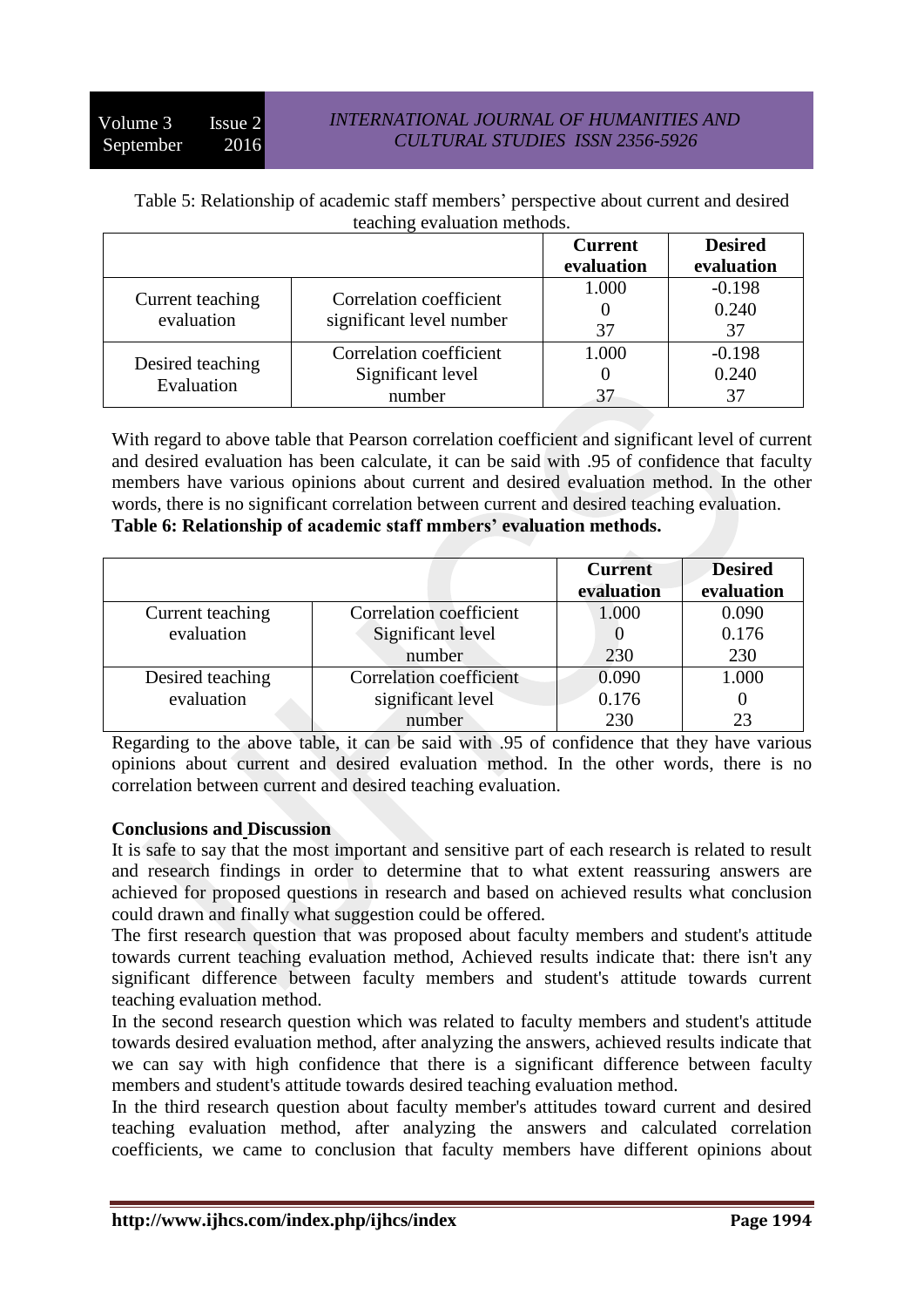current and desired teaching evaluation method. In the other words, faculty members argue that there is no significant correlation between current and desired teaching evaluation. In the fourth research question which reviews student's attitude towards current and desired teaching evaluation method, we conclude that generally students have different opinions about current and desired teaching evaluation and there is a positive correlation between current and desired teaching evaluation. In comparing the achieved results in this research with previous research findings, it's necessary to say that similar research in the field of research topic has been mentioned. As we can say that, this research results are consistent with Ghazi Tabatabaei and Yousefi Afrashteh's research (2012), as analyzing some parts of variables related to teaching evaluation by students, Kashani.et.al research (2013) as designing and psychometric of teacher's teaching evaluation scale and Raoofi,et.als' research (2011). They argue that in a direct and positive relationship with student's evaluation of teacher's teaching, effort and conflict have positive effect on student's interest in course and their evaluation to teacher's teaching. Teacher's teaching evaluation scale could be applied as one of the teaching evaluation tools. Also Maden, et.al's research (2010) that have introduced student's ranking about teacher's teaching quality as the most transparent evaluation method, have been emphasized in this research hypothesis. This research is not consistent with Javadi and Arab Baferani's research results (2014) as pathology of teacher's teaching quality evaluation methods through students with local approach. Although teaching quality evaluation through students suffers from weakness and serious damages which should be reviewed, generally we can say that achieved results in this research are consistent with Naghavi (1990 Farzam Fard (1990), and Fambern and Loud's research results. With regard to achieved results because students and faculty members have different opinions about current and desired evaluation method, more comprehensive examinations should be conducted in current method and apply necessary changes and revisions. Regarding the inner and deep effect of teaching on student's is final goal of evaluation, it seems that common methods in teacher's teaching quality evaluation by students do not have innate abilities for discovering the quality and it's necessary to complete this method with more exact and precise methods because the initial solicitation about educational evaluation by the common methods although could result in the real aspect of education quality or to put it more correctly to be successful in some cases, about most of the time such an image won't be achieved. One of the supplementary methods in teacher's teaching quality evaluation which could help to complete the process of supplementary methods is innovative methods that are referred to as evaluation by prominent teachers. Designing and explaining the details of this method needs more time which we consider it in another opportunity.

Researcher concluded that for proper evaluation, following five factors should be put together: Evaluators motivation, proper and honest method, knowledge to evaluation areas beside the mastery to relevant indexes by evaluator, resource and enough information and data from teaching process, lack of outcome and later damages in the process of evaluation and increasing the accuracy of evaluation and improve its quality by adding the prominent professor's opinion and adding the portion of this evaluation compared to other common effective techniques.

There fore, some strategies to deal with damages of current evaluation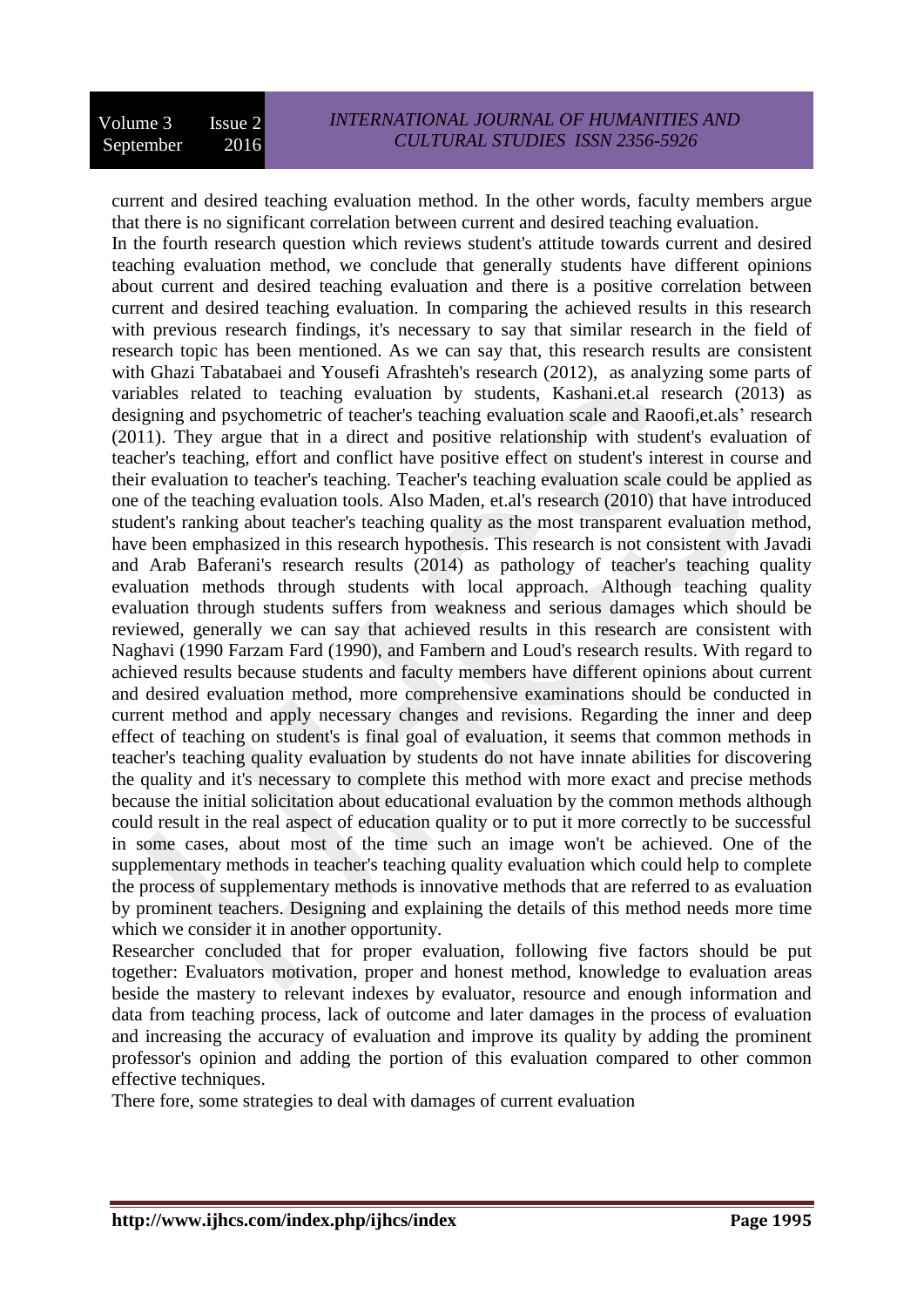### **Suggestions**

-Informing the educators, teachers and students about effectiveness of modern teaching methods especially cooperation teaching method.

-Creating positive attitude in students and academic staff members about this method and other methods.

-Using more experienced academic staff members and creating short term scholarship training classes (in service) and creative teaching workshops for all educational elements, independent of any majors with providing appropriate and effective incentives in order to decrease the ideal state.

-Attention and giving importance to the process of teaching instead of conclusion and applying evaluation in the process of teaching and learning.

-Regular visit of authorities and educational group from classes and teacher's guidence and advice to them for desired evaluation.

-Promoting the culture of continuous evaluation and this concept that evaluation is part of teaching\_learning process.

-Regarding the measurements of practical learning skills instead of measuring theoretical learning.

-Holding justification meeting for authorities in order to change the attitude towards the types of evaluations.

-Clarification the various types of evaluation especially formative and continuous.

-Requiring the continuous evaluation and its methods and tools in schools.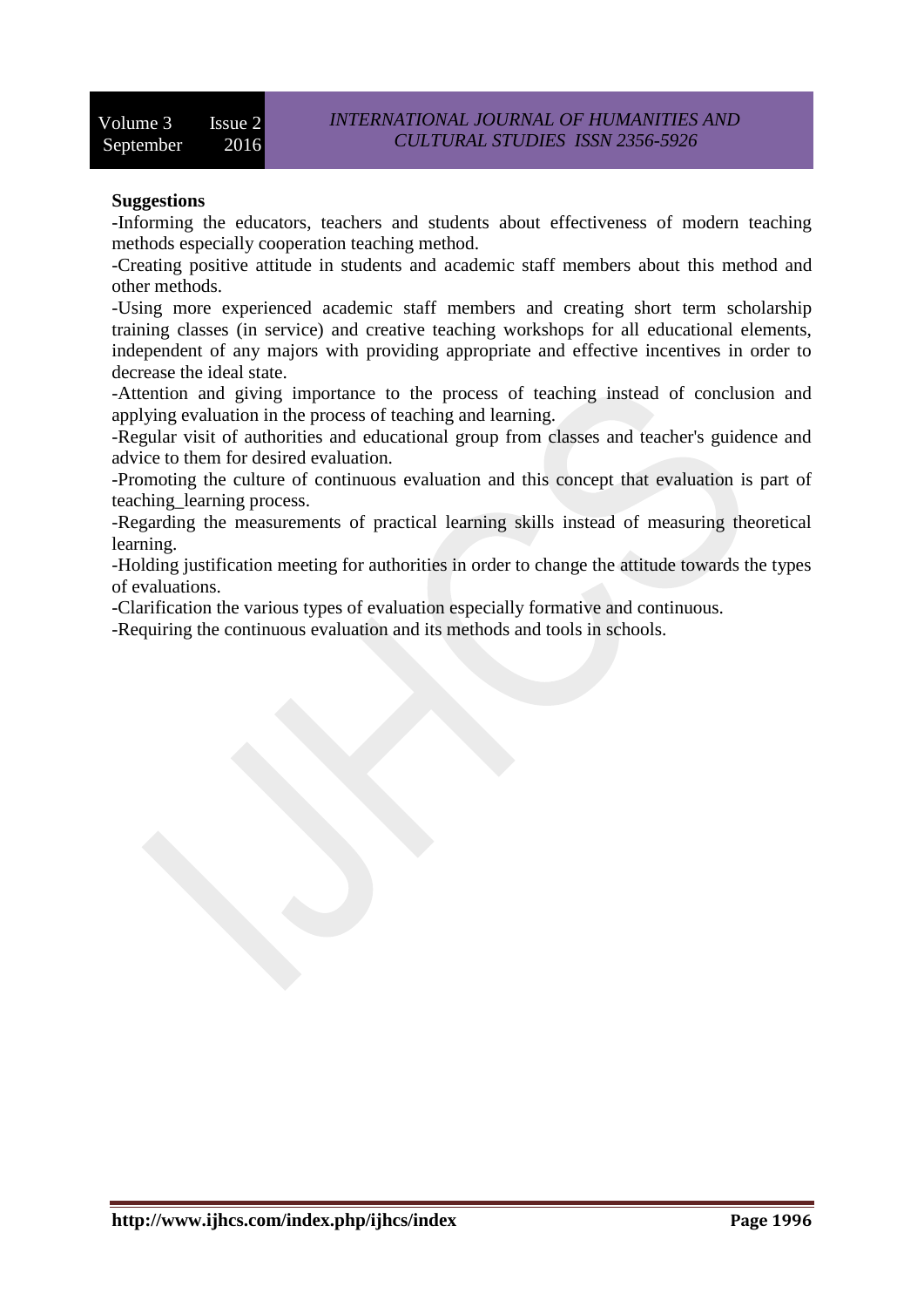#### **References**

- Bordbar, Abdol Majid. (1992). Investigation the relationship between organizational state and mental health among teacher's in the city of Fasa. MA thesis at the Islamic Free University.
- Davoodpoor, Mohammad. (1992). Efficient use of the results of evaluation system of teaching staff in higher education in central province, General research council of central province.
- Mohammad Hosein, Ahrampoosh, Mohammad Hasan. Ardiyan. Nahid. Seighal Najmeh (2011). Determining the importance of existed items in evaluation questionnaire of professor's theoretical teaching method from student's perspective in the school of Public health. Journal of studying center and developing the medical education in Yazd. Seventh period. number 3. Serial Number 7.p. 16\_26.
- Farzam Fard, Gholamreza. (1990). Evaluation method of teacher's task in Ghom High School. MA thesis, Tehran University.
- Ghazi Tabatabaei, Mahmood and Yousefi Afrashteh. Majid (2012) Analysis the partial relationships of related variables with teaching evaluation by students: A function of structural equation model. Research and Planning Journal in Higher Education, Number 46, p. 83\_107.
- Javadi, Ali and Arab Baferani. Mohammad, Reza (2014) Pathology of professor's teaching quality evaluation methods through students with local approach. The first National conference on quality evaluation in university systems of Tehran\_Sharif Technology University.
- Kashani, Zahra, Rasouli, Maryam, Hoseini, Mohammad Ali, Kashef Ghorbanpour, Reza (2013). Designing and Psychometric of teaching evaluation scale. Nursing Education. Period 2, Number 2 (seried 2) p.21\_29.
- Maabadi Nezhad,Abolfazl. (1996). Investigation the issues and problems of existed evaluation methods of managers and teacher's and presenting appropriate evaluation solution. Department of education research council in the City of Semnan.Iran.
- Mirkamali, Seyed Mohammad. (1994) Leadership of educational management. Amin publication. First edition. Tehran, Iran.
- Naghavi, Mojtaba. (1990). Investigation and analysis of teacher's evaluation system from school principals and teacher's perspective in Tehran. MA thesis, University of Educational Science, Tehran University,Tehran, Iran.
- Nsbavi, Behrooz.(1994). Introduction to research method in social sciences. Farvardin Publication. Fifteenth Education Tehran
- Naser, Ahmad, Shavakhi, Alireza, Safaei, Pirooz, Laileh (2011). Comparison and analysis of evaluations in the class and faculty members teaching quality. Fifth conference of evaluation of quality in university system, Tehran university, Pardis. Technical universities.
- Roohi, Ali. (1999). Examination and comparison the amount of teacher's and managers' satisfaction in the four areas of Tabriz compared to current evaluation method and presenting desired solution. MA thesis in the Center of Public Management of Zanjan.
- Sarmad, Zohre. Bazargan, Abbas and others. (2000). Research methods in behavioural science. Ageh Publication, Tehran,